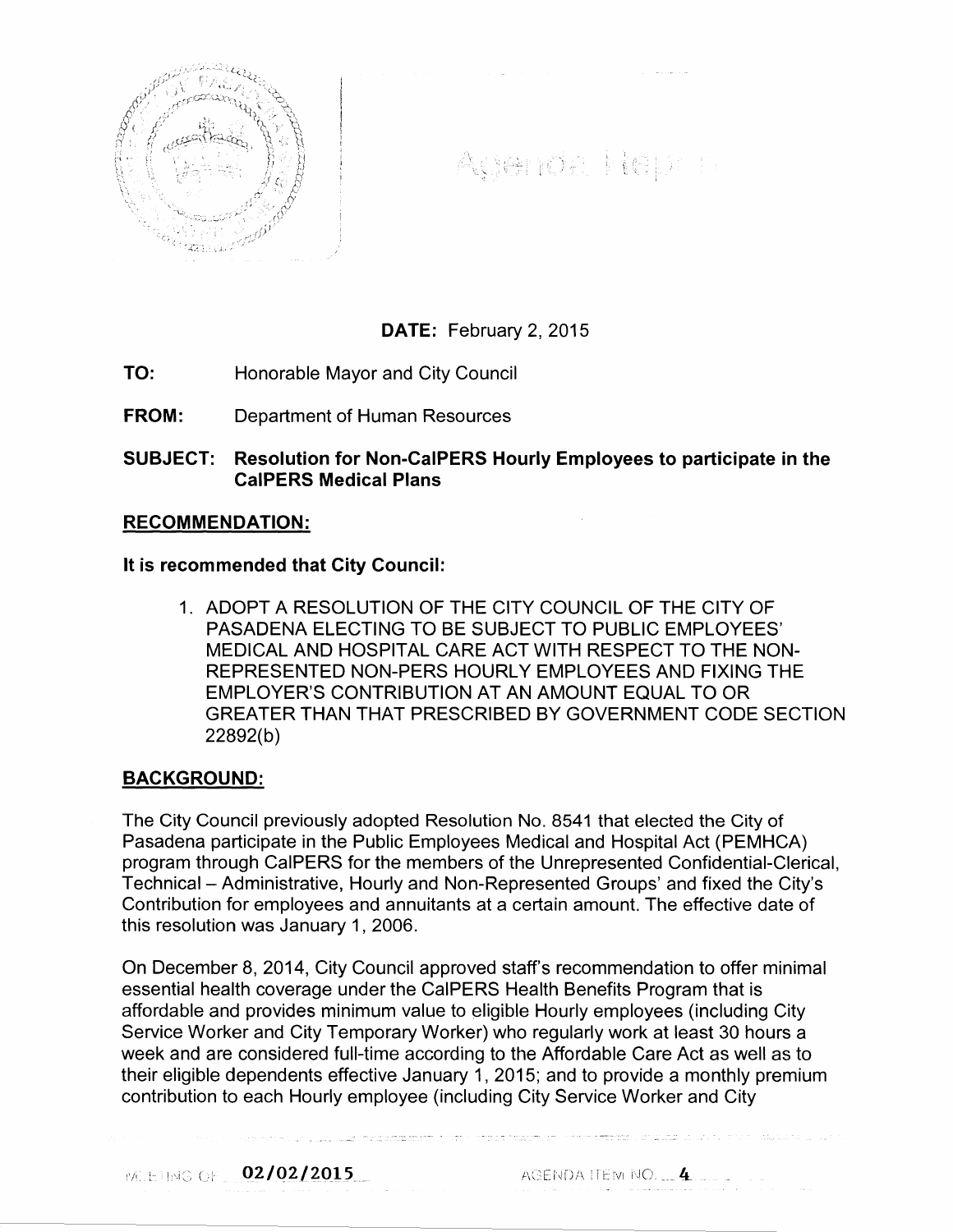Temporary Worker) who meets eligibility requirements and elects to enroll in health benefits. This monthly premium contribution will ensure that eligible employees will pay no more than 9.5% of the Federal Poverty Level for a single household for the employee-only premium of the lowest cost health plan that is offered by the City.

The City must submit an additional resolution to cover its Hourly employees who are non-CaiPERS members.

# **COUNCIL POLICY CONSIDERATION:**

The approval of the resolution supports the City Council's strategic goal of maintaining fiscal responsibility and stability.